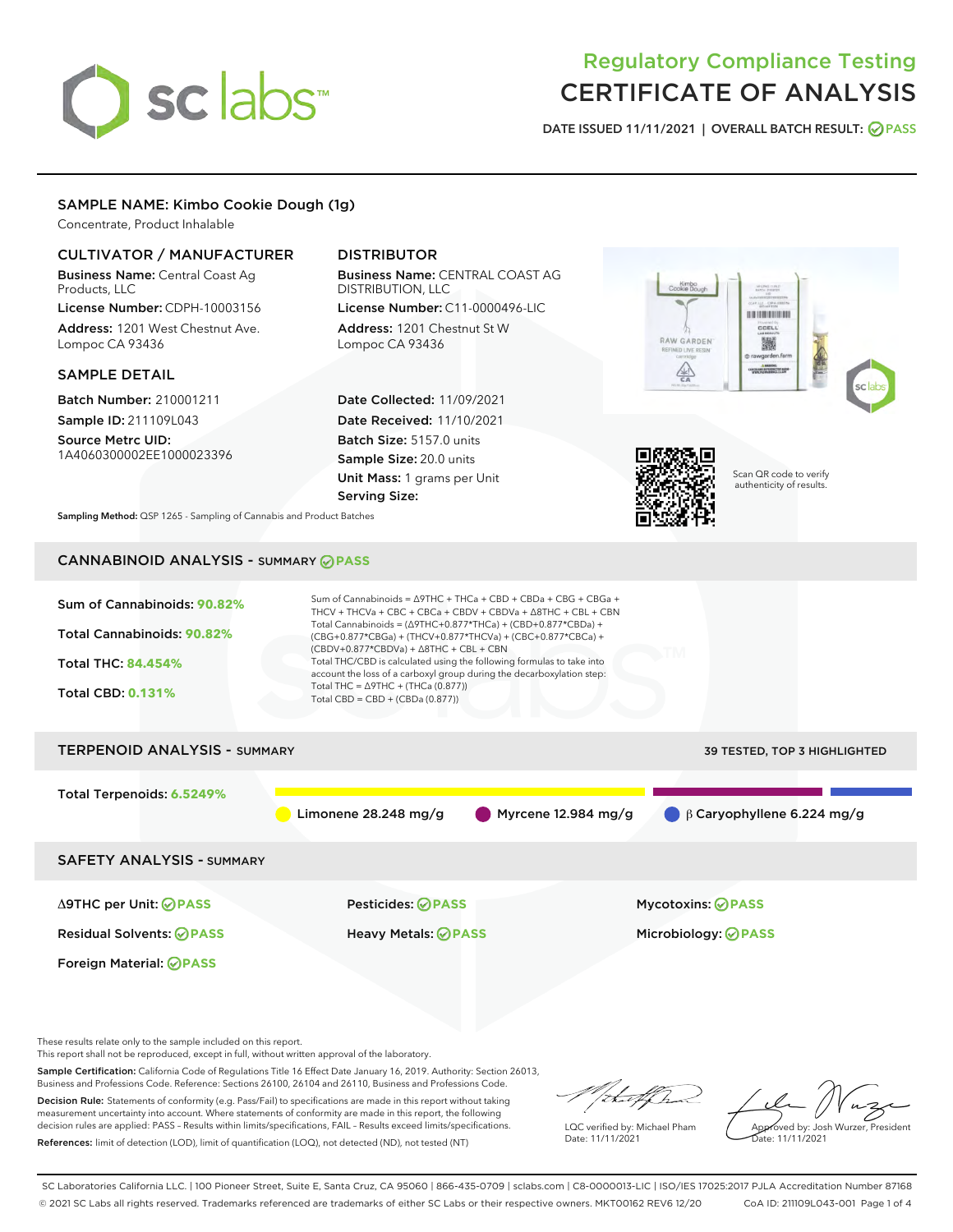



KIMBO COOKIE DOUGH (1G) | DATE ISSUED 11/11/2021 | OVERALL BATCH RESULT: @ PASS

#### CANNABINOID TEST RESULTS - 11/11/2021 2 PASS

Tested by high-performance liquid chromatography with diode-array detection (HPLC-DAD). **Method:** QSP 1157 - Analysis of Cannabinoids by HPLC-DAD

#### TOTAL CANNABINOIDS: **90.82%**

Total Cannabinoids (Total THC) + (Total CBD) + (Total CBG) + (Total THCV) + (Total CBC) + (Total CBDV) + ∆8THC + CBL + CBN

TOTAL THC: **84.454%** Total THC (∆9THC+0.877\*THCa)

TOTAL CBD: **0.131%**

Total CBD (CBD+0.877\*CBDa)

TOTAL CBG: 5.328% Total CBG (CBG+0.877\*CBGa)

TOTAL THCV: 0.44% Total THCV (THCV+0.877\*THCVa)

TOTAL CBC: ND Total CBC (CBC+0.877\*CBCa)

TOTAL CBDV: ND Total CBDV (CBDV+0.877\*CBDVa)

| <b>COMPOUND</b>            | LOD/LOQ<br>(mg/g) | <b>MEASUREMENT</b><br><b>UNCERTAINTY</b><br>(mg/g) | <b>RESULT</b><br>(mg/g) | <b>RESULT</b><br>(%) |
|----------------------------|-------------------|----------------------------------------------------|-------------------------|----------------------|
| <b>A9THC</b>               | 0.06 / 0.26       | ±29.052                                            | 844.54                  | 84.454               |
| <b>CBG</b>                 | 0.06 / 0.19       | ±2.099                                             | 53.28                   | 5.328                |
| <b>THCV</b>                | 0.1 / 0.2         | ±0.22                                              | 4.4                     | 0.44                 |
| $\triangle$ 8THC           | 0.1/0.4           | ±0.21                                              | 2.6                     | 0.26                 |
| <b>CBN</b>                 | 0.1 / 0.3         | ±0.14                                              | 2.1                     | 0.21                 |
| <b>CBD</b>                 | 0.07/0.29         | ±0.061                                             | 1.31                    | 0.131                |
| <b>THCa</b>                | 0.05/0.14         | N/A                                                | <b>ND</b>               | <b>ND</b>            |
| <b>THCVa</b>               | 0.07/0.20         | N/A                                                | <b>ND</b>               | <b>ND</b>            |
| <b>CBDa</b>                | 0.02/0.19         | N/A                                                | <b>ND</b>               | <b>ND</b>            |
| <b>CBDV</b>                | 0.04 / 0.15       | N/A                                                | <b>ND</b>               | <b>ND</b>            |
| <b>CBDVa</b>               | 0.03/0.53         | N/A                                                | <b>ND</b>               | <b>ND</b>            |
| <b>CBGa</b>                | 0.1/0.2           | N/A                                                | <b>ND</b>               | <b>ND</b>            |
| <b>CBL</b>                 | 0.06 / 0.24       | N/A                                                | <b>ND</b>               | <b>ND</b>            |
| <b>CBC</b>                 | 0.2 / 0.5         | N/A                                                | <b>ND</b>               | <b>ND</b>            |
| <b>CBCa</b>                | 0.07 / 0.28       | N/A                                                | <b>ND</b>               | <b>ND</b>            |
| <b>SUM OF CANNABINOIDS</b> |                   |                                                    | 908.2 mg/g              | 90.82%               |

#### **UNIT MASS: 1 grams per Unit**

| ∆9THC per Unit                         | 1120 per-package limit | 844.54 mg/unit | <b>PASS</b> |
|----------------------------------------|------------------------|----------------|-------------|
| <b>Total THC per Unit</b>              |                        | 844.54 mg/unit |             |
| <b>CBD</b> per Unit                    |                        | $1.31$ mg/unit |             |
| <b>Total CBD per Unit</b>              |                        | $1.31$ mg/unit |             |
| <b>Sum of Cannabinoids</b><br>per Unit |                        | 908.2 mg/unit  |             |
| <b>Total Cannabinoids</b><br>per Unit  |                        | 908.2 mg/unit  |             |

| <b>COMPOUND</b>         | LOD/LOQ<br>(mg/g) | <b>MEASUREMENT</b><br><b>UNCERTAINTY</b><br>(mg/g) | <b>RESULT</b><br>(mg/g)                         | <b>RESULT</b><br>(%) |
|-------------------------|-------------------|----------------------------------------------------|-------------------------------------------------|----------------------|
| Limonene                | 0.005 / 0.016     | ±0.4039                                            | 28.248                                          | 2.8248               |
| <b>Myrcene</b>          | 0.008 / 0.025     | ±0.1675                                            | 12.984                                          | 1.2984               |
| β Caryophyllene         | 0.004 / 0.012     | ±0.2216                                            | 6.224                                           | 0.6224               |
| $\beta$ Pinene          | 0.004 / 0.014     | ±0.0410                                            | 3.564                                           | 0.3564               |
| Ocimene                 | 0.011 / 0.038     | ±0.0973                                            | 3.031                                           | 0.3031               |
| $\alpha$ Pinene         | 0.005 / 0.017     | ±0.0213                                            | 2.480                                           | 0.2480               |
| Linalool                | 0.009 / 0.032     | ±0.0867                                            | 2.282                                           | 0.2282               |
| $\alpha$ Humulene       | 0.009 / 0.029     | ±0.0454                                            | 1.415                                           | 0.1415               |
| Fenchol                 | 0.010 / 0.034     | ±0.0459                                            | 1.185                                           | 0.1185               |
| <b>Terpinolene</b>      | 0.008 / 0.026     | ±0.0225                                            | 1.096                                           | 0.1096               |
| <b>Terpineol</b>        | 0.016 / 0.055     | ±0.0378                                            | 0.615                                           | 0.0615               |
| Valencene               | 0.009 / 0.030     | ±0.0308                                            | 0.447                                           | 0.0447               |
| Camphene                | 0.005 / 0.015     | ±0.0051                                            | 0.443                                           | 0.0443               |
| trans-ß-Farnesene       | 0.008 / 0.025     | ±0.0145                                            | 0.409                                           | 0.0409               |
| Fenchone                | 0.009 / 0.028     | ±0.0055                                            | 0.190                                           | 0.0190               |
| <b>Borneol</b>          | 0.005 / 0.016     | ±0.0074                                            | 0.175                                           | 0.0175               |
| Nerolidol               | 0.009 / 0.028     | ±0.0044                                            | 0.070                                           | 0.0070               |
| Guaiol                  | 0.009 / 0.030     | ±0.0029                                            | 0.062                                           | 0.0062               |
| $\gamma$ Terpinene      | 0.006 / 0.018     | ±0.0009                                            | 0.051                                           | 0.0051               |
| Citronellol             | 0.003 / 0.010     | ±0.0024                                            | 0.050                                           | 0.0050               |
| $\alpha$ Phellandrene   | 0.006 / 0.020     | ±0.0007                                            | 0.049                                           | 0.0049               |
| $\alpha$ Terpinene      | 0.005 / 0.017     | ±0.0006                                            | 0.041                                           | 0.0041               |
| $\alpha$ Bisabolol      | 0.008 / 0.026     | ±0.0022                                            | 0.041                                           | 0.0041               |
| Geraniol                | 0.002 / 0.007     | ±0.0015                                            | 0.034                                           | 0.0034               |
| 3 Carene                | 0.005 / 0.018     | ±0.0005                                            | 0.033                                           | 0.0033               |
| p-Cymene                | 0.005 / 0.016     | ±0.0005                                            | 0.019                                           | 0.0019               |
| Nerol                   | 0.003 / 0.011     | ±0.0005                                            | 0.011                                           | 0.0011               |
| Sabinene                | 0.004 / 0.014     | N/A                                                | <loq< th=""><th><loq< th=""></loq<></th></loq<> | <loq< th=""></loq<>  |
| Eucalyptol              | 0.006 / 0.018     | N/A                                                | <loq< th=""><th><loq< th=""></loq<></th></loq<> | <loq< th=""></loq<>  |
| Sabinene Hydrate        | 0.006 / 0.022     | N/A                                                | <loq< th=""><th><loq< th=""></loq<></th></loq<> | <loq< th=""></loq<>  |
| Caryophyllene<br>Oxide  | 0.010 / 0.033     | N/A                                                | <loq< th=""><th><loq< th=""></loq<></th></loq<> | <loq< th=""></loq<>  |
| (-)-Isopulegol          | 0.005 / 0.016     | N/A                                                | ND                                              | ND                   |
| Camphor                 | 0.006 / 0.019     | N/A                                                | ND                                              | ND                   |
| Isoborneol              | 0.004 / 0.012     | N/A                                                | ND                                              | ND                   |
| Menthol                 | 0.008 / 0.025     | N/A                                                | ND                                              | ND                   |
| R-(+)-Pulegone          | 0.003 / 0.011     | N/A                                                | ND                                              | ND                   |
| <b>Geranyl Acetate</b>  | 0.004 / 0.014     | N/A                                                | ND                                              | ND                   |
| $\alpha$ Cedrene        | 0.005 / 0.016     | N/A                                                | ND                                              | ND                   |
| Cedrol                  | 0.008 / 0.027     | N/A                                                | ND                                              | ND                   |
| <b>TOTAL TERPENOIDS</b> |                   |                                                    | 65.249 mg/g                                     | 6.5249%              |

SC Laboratories California LLC. | 100 Pioneer Street, Suite E, Santa Cruz, CA 95060 | 866-435-0709 | sclabs.com | C8-0000013-LIC | ISO/IES 17025:2017 PJLA Accreditation Number 87168 © 2021 SC Labs all rights reserved. Trademarks referenced are trademarks of either SC Labs or their respective owners. MKT00162 REV6 12/20 CoA ID: 211109L043-001 Page 2 of 4

#### TERPENOID TEST RESULTS - 11/11/2021

Terpene analysis utilizing gas chromatography-flame ionization detection (GC-FID). **Method:** QSP 1192 - Analysis of Terpenoids by GC-FID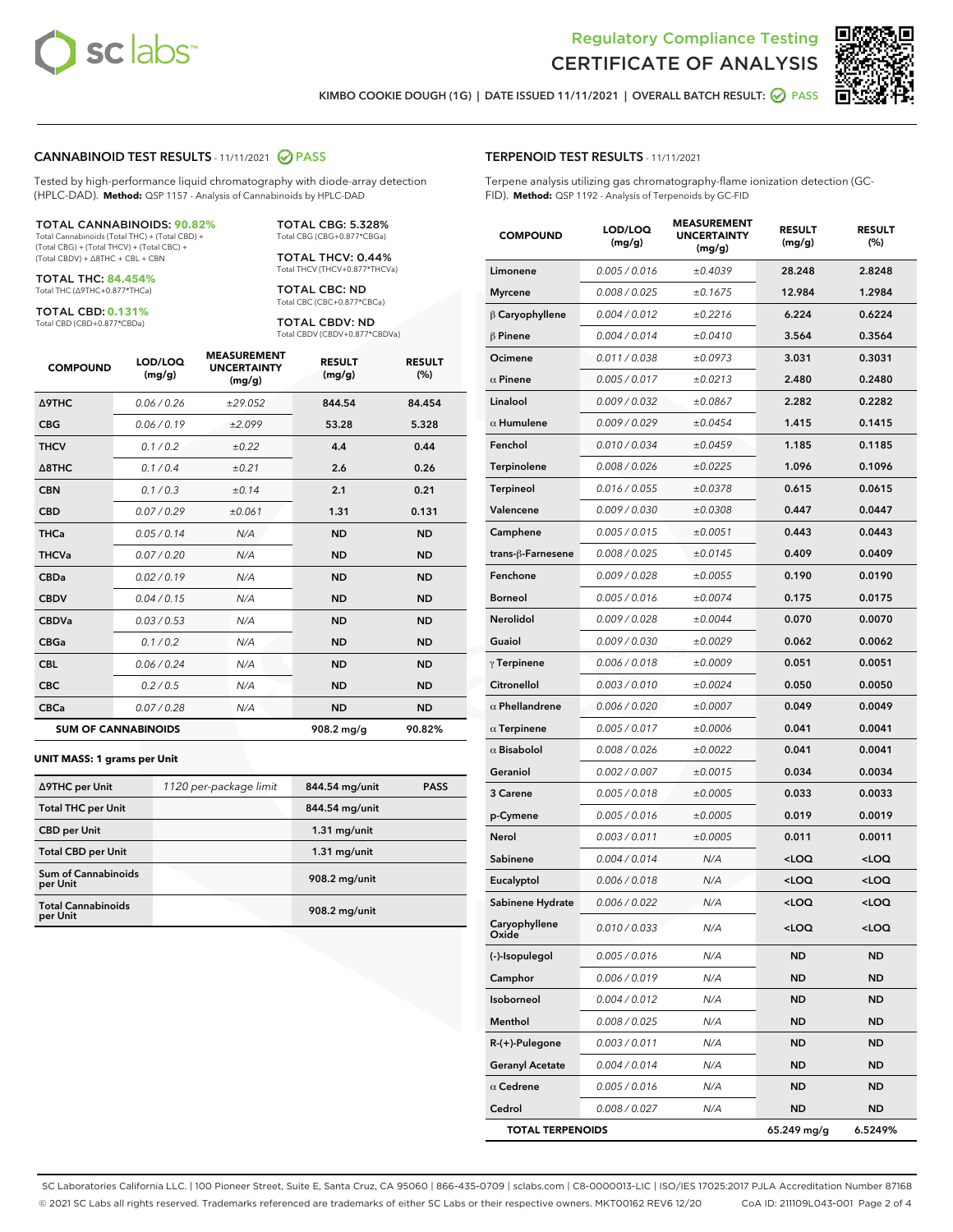



KIMBO COOKIE DOUGH (1G) | DATE ISSUED 11/11/2021 | OVERALL BATCH RESULT: <mark>⊘</mark> PASS

#### CATEGORY 1 PESTICIDE TEST RESULTS - 11/11/2021 2 PASS

Pesticide and plant growth regulator analysis utilizing high-performance liquid chromatography-mass spectrometry (HPLC-MS) or gas chromatography-mass spectrometry (GC-MS). \*GC-MS utilized where indicated. **Method:** QSP 1212 - Analysis of Pesticides and Mycotoxins by LC-MS or QSP 1213 - Analysis of Pesticides by GC-MS

| <b>COMPOUND</b>             | LOD/LOQ<br>$(\mu g/g)$ | <b>ACTION</b><br><b>LIMIT</b><br>$(\mu q/q)$ | <b>MEASUREMENT</b><br><b>UNCERTAINTY</b><br>$(\mu g/g)$ | <b>RESULT</b><br>$(\mu g/g)$ | <b>RESULT</b> |
|-----------------------------|------------------------|----------------------------------------------|---------------------------------------------------------|------------------------------|---------------|
| Aldicarb                    | 0.03 / 0.08            | $\ge$ LOD                                    | N/A                                                     | <b>ND</b>                    | <b>PASS</b>   |
| Carbofuran                  | 0.02 / 0.05            | $\ge$ LOD                                    | N/A                                                     | <b>ND</b>                    | <b>PASS</b>   |
| Chlordane*                  | 0.03 / 0.08            | $\ge$ LOD                                    | N/A                                                     | <b>ND</b>                    | <b>PASS</b>   |
| Chlorfenapyr*               | 0.03/0.10              | $\ge$ LOD                                    | N/A                                                     | <b>ND</b>                    | <b>PASS</b>   |
| Chlorpyrifos                | 0.02 / 0.06            | $\ge$ LOD                                    | N/A                                                     | <b>ND</b>                    | <b>PASS</b>   |
| Coumaphos                   | 0.02 / 0.07            | $\ge$ LOD                                    | N/A                                                     | <b>ND</b>                    | <b>PASS</b>   |
| Daminozide                  | 0.02 / 0.07            | $\ge$ LOD                                    | N/A                                                     | <b>ND</b>                    | <b>PASS</b>   |
| <b>DDVP</b><br>(Dichlorvos) | 0.03/0.09              | $\ge$ LOD                                    | N/A                                                     | <b>ND</b>                    | <b>PASS</b>   |
| Dimethoate                  | 0.03 / 0.08            | $\ge$ LOD                                    | N/A                                                     | <b>ND</b>                    | <b>PASS</b>   |
| Ethoprop(hos)               | 0.03/0.10              | $\ge$ LOD                                    | N/A                                                     | <b>ND</b>                    | <b>PASS</b>   |
| Etofenprox                  | 0.02/0.06              | $>$ LOD                                      | N/A                                                     | <b>ND</b>                    | <b>PASS</b>   |
| Fenoxycarb                  | 0.03 / 0.08            | $\ge$ LOD                                    | N/A                                                     | <b>ND</b>                    | <b>PASS</b>   |
| Fipronil                    | 0.03/0.08              | $>$ LOD                                      | N/A                                                     | <b>ND</b>                    | <b>PASS</b>   |
| Imazalil                    | 0.02 / 0.06            | $\ge$ LOD                                    | N/A                                                     | <b>ND</b>                    | <b>PASS</b>   |
| Methiocarb                  | 0.02 / 0.07            | $\ge$ LOD                                    | N/A                                                     | <b>ND</b>                    | <b>PASS</b>   |
| Methyl<br>parathion         | 0.03/0.10              | $>$ LOD                                      | N/A                                                     | <b>ND</b>                    | <b>PASS</b>   |
| <b>Mevinphos</b>            | 0.03/0.09              | $>$ LOD                                      | N/A                                                     | <b>ND</b>                    | <b>PASS</b>   |
| Paclobutrazol               | 0.02 / 0.05            | $>$ LOD                                      | N/A                                                     | <b>ND</b>                    | <b>PASS</b>   |
| Propoxur                    | 0.03/0.09              | $\ge$ LOD                                    | N/A                                                     | <b>ND</b>                    | <b>PASS</b>   |
| Spiroxamine                 | 0.03 / 0.08            | $\ge$ LOD                                    | N/A                                                     | <b>ND</b>                    | <b>PASS</b>   |
| Thiacloprid                 | 0.03/0.10              | $\ge$ LOD                                    | N/A                                                     | <b>ND</b>                    | <b>PASS</b>   |

#### CATEGORY 2 PESTICIDE TEST RESULTS - 11/11/2021 @ PASS

| <b>COMPOUND</b>          | LOD/LOO<br>$(\mu g/g)$ | <b>ACTION</b><br>LIMIT<br>$(\mu g/g)$ | <b>MEASUREMENT</b><br><b>UNCERTAINTY</b><br>$(\mu g/g)$ | <b>RESULT</b><br>$(\mu g/g)$ | <b>RESULT</b> |
|--------------------------|------------------------|---------------------------------------|---------------------------------------------------------|------------------------------|---------------|
| Abamectin                | 0.03/0.10              | 0.1                                   | N/A                                                     | <b>ND</b>                    | <b>PASS</b>   |
| Acephate                 | 0.02/0.07              | 0.1                                   | N/A                                                     | <b>ND</b>                    | <b>PASS</b>   |
| Acequinocyl              | 0.02/0.07              | 0.1                                   | N/A                                                     | <b>ND</b>                    | <b>PASS</b>   |
| Acetamiprid              | 0.02/0.05              | 0.1                                   | N/A                                                     | <b>ND</b>                    | <b>PASS</b>   |
| Azoxystrobin             | 0.02/0.07              | 0.1                                   | N/A                                                     | <b>ND</b>                    | <b>PASS</b>   |
| <b>Bifenazate</b>        | 0.01/0.04              | 0.1                                   | N/A                                                     | <b>ND</b>                    | <b>PASS</b>   |
| <b>Bifenthrin</b>        | 0.02/0.05              | 3                                     | N/A                                                     | <b>ND</b>                    | <b>PASS</b>   |
| <b>Boscalid</b>          | 0.03/0.09              | 0.1                                   | N/A                                                     | <b>ND</b>                    | <b>PASS</b>   |
| Captan                   | 0.19/0.57              | 0.7                                   | N/A                                                     | <b>ND</b>                    | <b>PASS</b>   |
| Carbaryl                 | 0.02/0.06              | 0.5                                   | N/A                                                     | <b>ND</b>                    | <b>PASS</b>   |
| Chlorantranilip-<br>role | 0.04/0.12              | 10                                    | N/A                                                     | <b>ND</b>                    | <b>PASS</b>   |
| Clofentezine             | 0.03/0.09              | 0.1                                   | N/A                                                     | <b>ND</b>                    | <b>PASS</b>   |

#### CATEGORY 2 PESTICIDE TEST RESULTS - 11/11/2021 continued

| <b>COMPOUND</b>               | LOD/LOQ<br>(µg/g) | <b>ACTION</b><br>LIMIT<br>$(\mu g/g)$ | <b>MEASUREMENT</b><br><b>UNCERTAINTY</b><br>(µg/g) | <b>RESULT</b><br>(µg/g) | <b>RESULT</b> |
|-------------------------------|-------------------|---------------------------------------|----------------------------------------------------|-------------------------|---------------|
| Cyfluthrin                    | 0.12 / 0.38       | 2                                     | N/A                                                | ND                      | <b>PASS</b>   |
| Cypermethrin                  | 0.11 / 0.32       | 1                                     | N/A                                                | ND                      | <b>PASS</b>   |
| Diazinon                      | 0.02 / 0.05       | 0.1                                   | N/A                                                | ND                      | <b>PASS</b>   |
| Dimethomorph                  | 0.03 / 0.09       | 2                                     | N/A                                                | <b>ND</b>               | <b>PASS</b>   |
| Etoxazole                     | 0.02 / 0.06       | 0.1                                   | N/A                                                | ND                      | <b>PASS</b>   |
| Fenhexamid                    | 0.03 / 0.09       | 0.1                                   | N/A                                                | ND                      | <b>PASS</b>   |
| Fenpyroximate                 | 0.02 / 0.06       | 0.1                                   | N/A                                                | <b>ND</b>               | <b>PASS</b>   |
| Flonicamid                    | 0.03 / 0.10       | 0.1                                   | N/A                                                | <b>ND</b>               | <b>PASS</b>   |
| Fludioxonil                   | 0.03 / 0.10       | 0.1                                   | N/A                                                | <b>ND</b>               | <b>PASS</b>   |
| Hexythiazox                   | 0.02 / 0.07       | 0.1                                   | N/A                                                | <b>ND</b>               | <b>PASS</b>   |
| Imidacloprid                  | 0.04 / 0.11       | 5                                     | N/A                                                | <b>ND</b>               | <b>PASS</b>   |
| Kresoxim-methyl               | 0.02 / 0.07       | 0.1                                   | N/A                                                | ND                      | <b>PASS</b>   |
| Malathion                     | 0.03 / 0.09       | 0.5                                   | N/A                                                | <b>ND</b>               | <b>PASS</b>   |
| Metalaxyl                     | 0.02 / 0.07       | $\overline{c}$                        | N/A                                                | <b>ND</b>               | <b>PASS</b>   |
| Methomyl                      | 0.03 / 0.10       | 1                                     | N/A                                                | ND                      | <b>PASS</b>   |
| Myclobutanil                  | 0.03/0.09         | 0.1                                   | N/A                                                | <b>ND</b>               | <b>PASS</b>   |
| Naled                         | 0.02 / 0.07       | 0.1                                   | N/A                                                | ND                      | <b>PASS</b>   |
| Oxamyl                        | 0.04 / 0.11       | 0.5                                   | N/A                                                | ND                      | <b>PASS</b>   |
| Pentachloronitro-<br>benzene* | 0.03 / 0.09       | 0.1                                   | N/A                                                | ND                      | <b>PASS</b>   |
| Permethrin                    | 0.04/0.12         | 0.5                                   | N/A                                                | <b>ND</b>               | <b>PASS</b>   |
| Phosmet                       | 0.03 / 0.10       | 0.1                                   | N/A                                                | ND                      | <b>PASS</b>   |
| Piperonylbu-<br>toxide        | 0.02 / 0.07       | 3                                     | N/A                                                | <b>ND</b>               | <b>PASS</b>   |
| Prallethrin                   | 0.03 / 0.08       | 0.1                                   | N/A                                                | <b>ND</b>               | <b>PASS</b>   |
| Propiconazole                 | 0.02 / 0.07       | 0.1                                   | N/A                                                | ND                      | <b>PASS</b>   |
| Pyrethrins                    | 0.04 / 0.12       | 0.5                                   | N/A                                                | ND                      | <b>PASS</b>   |
| Pyridaben                     | 0.02 / 0.07       | 0.1                                   | N/A                                                | <b>ND</b>               | <b>PASS</b>   |
| Spinetoram                    | 0.02 / 0.07       | 0.1                                   | N/A                                                | ND                      | <b>PASS</b>   |
| Spinosad                      | 0.02 / 0.07       | 0.1                                   | N/A                                                | ND                      | <b>PASS</b>   |
| Spiromesifen                  | 0.02 / 0.05       | 0.1                                   | N/A                                                | <b>ND</b>               | <b>PASS</b>   |
| Spirotetramat                 | 0.02 / 0.06       | 0.1                                   | N/A                                                | ND                      | <b>PASS</b>   |
| Tebuconazole                  | 0.02 / 0.07       | 0.1                                   | N/A                                                | ND                      | <b>PASS</b>   |
| Thiamethoxam                  | 0.03 / 0.10       | 5                                     | N/A                                                | <b>ND</b>               | <b>PASS</b>   |
| Trifloxystrobin               | 0.03 / 0.08       | 0.1                                   | N/A                                                | <b>ND</b>               | <b>PASS</b>   |

SC Laboratories California LLC. | 100 Pioneer Street, Suite E, Santa Cruz, CA 95060 | 866-435-0709 | sclabs.com | C8-0000013-LIC | ISO/IES 17025:2017 PJLA Accreditation Number 87168 © 2021 SC Labs all rights reserved. Trademarks referenced are trademarks of either SC Labs or their respective owners. MKT00162 REV6 12/20 CoA ID: 211109L043-001 Page 3 of 4